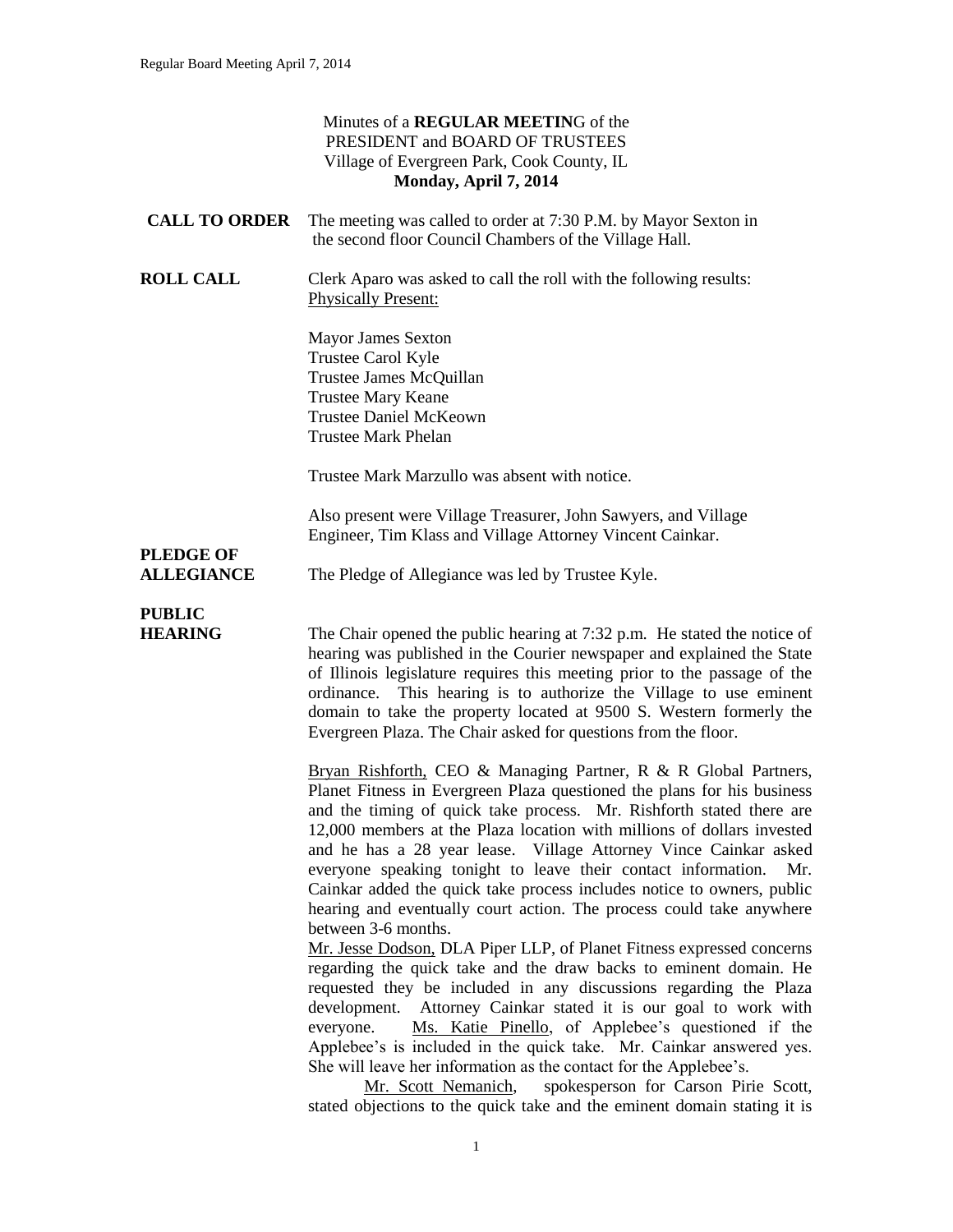not for the public purpose and the Village is exceeding its authority. Mr. Cainkar stated the Village has met with Carson's many times and will continue to meet with them.

Ms. Helen Cuprisin, 9200 Block of Homan, questioned the process if the Village takes over the Plaza property. Mr. Cainkar stated this only gives the Village the authority to use the quick take power but to do so will require an ordinance passed by the Village Board.

The Chair asked for any more questions/comments from the audience. There were none. Motion by Trustee Phelan second by Trustee Kyle to adjourn the public hearing at 7:42 p.m. Upon roll call, voting YES: Trustees Kyle, McQuillan, Keane, McKeown and Phelan; voting NO: NONE. The motion passed and was so ordered by the Chair

#### **COMM. JOHN DALEY PRESENTATION**

Chairman Sexton welcomed Cook County Commissioner,  $11<sup>th</sup>$  District John Daley as he presented a Resolution to Jeff and Pam Lyons on the "75<sup>th</sup> Anniversary of Wolf's Bakery" from the Cook County Board. Clerk Aparo read the resolution honoring the long standing business icon in Evergreen Park as the Board and the audience gave them a round of applause. Commissioner Daley added he is happy to be representing the people of Evergreen Park on the Cook County Board and looks forward to working with everyone.

The Chair noted more has been accomplished for Evergreen Park within the last month with Commissioner Daley's assistance and cooperation than has been done in years. He thanked Carl Burke for his attendance tonight as well.

# **OPEN PUBLIC**

**FORUM** The Chair made the following announcements:

- 1. Thanks to the Environmental Commission for a successful textile even this past Saturday.
- 2. Waste Management has started picking up green yard waste containers.
- 3. Read a portion of a letter from Oak Forest Police Department thanking Chief Saunders and the EP Police Department for their assistance at the recent funeral of Officer James Morrissey.
- 4. Animal license renewal forms have been mailed. Please bring your current rabies information when renewing your pet license. Tags are due by June 1, 2014.
- 5. The 2014 Spring Tree Program has begun. There is an expanded tree selection this year and photos of the trees are available at the Village Hall or on the website.
- 6. Free income tax prep service for seniors and disabled adults. Call OCS for appointments.
- 7. Saturday, April 12, 2014- E-Waste recycling event will be held at the Recycling Center from 10:00 am to Noon.
- 8. EP Senior Citizens Council will hold its' annual Memories to Go Village Wide Garage Sale on Saturday, May 3, 2014 from 9 am to 2 pm.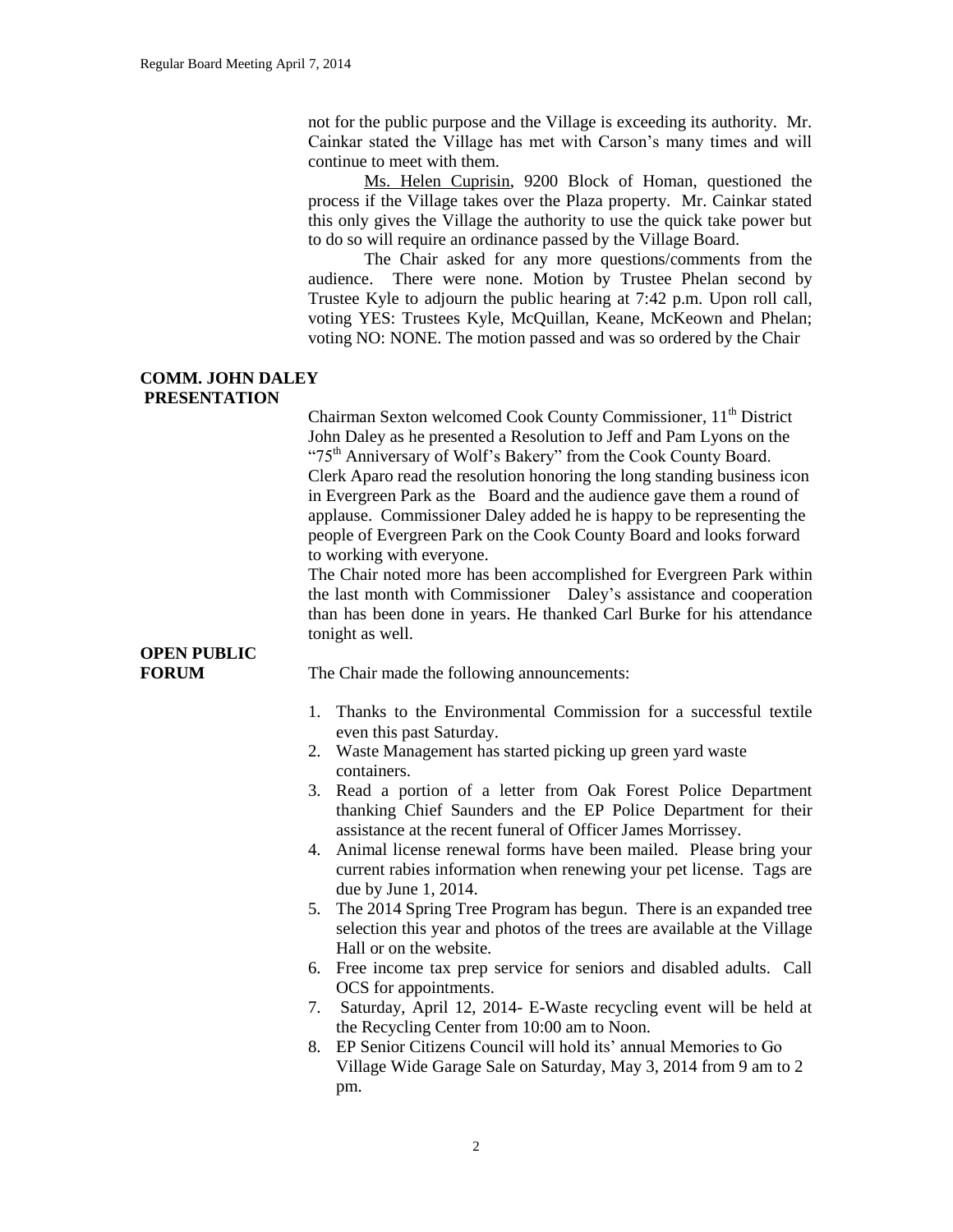# **OPEN PUBLIC**

**AUDIENCE** Steve Doran, 3300 Maple, questioned an article in the Village View newspaper stating the CSX was insolvent. He suggested the village attorney litigate against CSX Railroad and the Village should tack attorney fees onto the fines. The Chair responded stating he did not say the CSX was insolvent and he is not familiar with the article in the paper. The Chair added the Village has no legal authority as railroads are a federal issue and fees charged to CSX railroad must be real cost not inflated.

> Mr. Peter Zic, 9800 Albany questioned the pensions in Evergreen Park. The Chair responded the Village pays its pension and the Police pension is 90% funded and is among the top 3% in the State of Illinois. He also questioned when the dog park will open. The Chair stated the golf range will open shortly and the dog park will open soon when the (3) three dog areas are completed.

#### **AGENDA** Motion by Trustee Phelan second by Trustee Kyle to waive the reading of the minutes of the March 17, 2014 Regular Meeting of the President and Board of Trustees and approved as presented was passed by unanimous voice vote and so ordered by the Chair.

### **RESOLUTION**

**NO. 11-2014** Motion by Trustee McKeown second by Trustee Keane, to approve **Resolution NO. 11-2014** with expenditures of the General Corporate Fund of \$ 758,200.46 and the Sewer and Water Fund in the amount of \$243,559.93 and the  $95<sup>th</sup>$  Street TIF Fund, \$7,649.32 and the Capital Improvement Fund, \$ 2,244.75 and the Street Bond Fund, \$ 44,000.00 for a total of \$ 1,055,654.46. Upon roll call, voting YES: Trustees Keane, McKeown, Phelan, Kyle and McQuillan; voting NO: NONE. The motion was passed and so ordered by the Chair.

## **WATER COLLECTORS**

**REPORT** Motion by Trustee Phelan second by Trustee McQuillan to approve the Water Collector's report for March 2014 for information and file in the amount of \$ 707,127.20. The motion was passed by unanimous voice vote and so ordered by the Chair.

#### **VILLAGE COLLECTORS REPORT**

Motion by Trustee Kyle second by Trustee McKeown to approve the Village Collector's report for March 2014 for information and file in the amount of \$ 3,449,433.72. The Chair noted \$2 million of the total are property tax monies. The motion was passed by unanimous voice vote and so ordered by the Chair.

#### **BUSINESS CERTIFICATES**

Motion by Trustee Kyle second by Trustee McQuillan to approve the business license application for **SWEET ANNIE'S CANDIES** to operate a candy store located at 3545 W. 99TH Street in Evergreen Park. Upon roll call, voting YES: Trustees McKeown, Phelan, Kyle,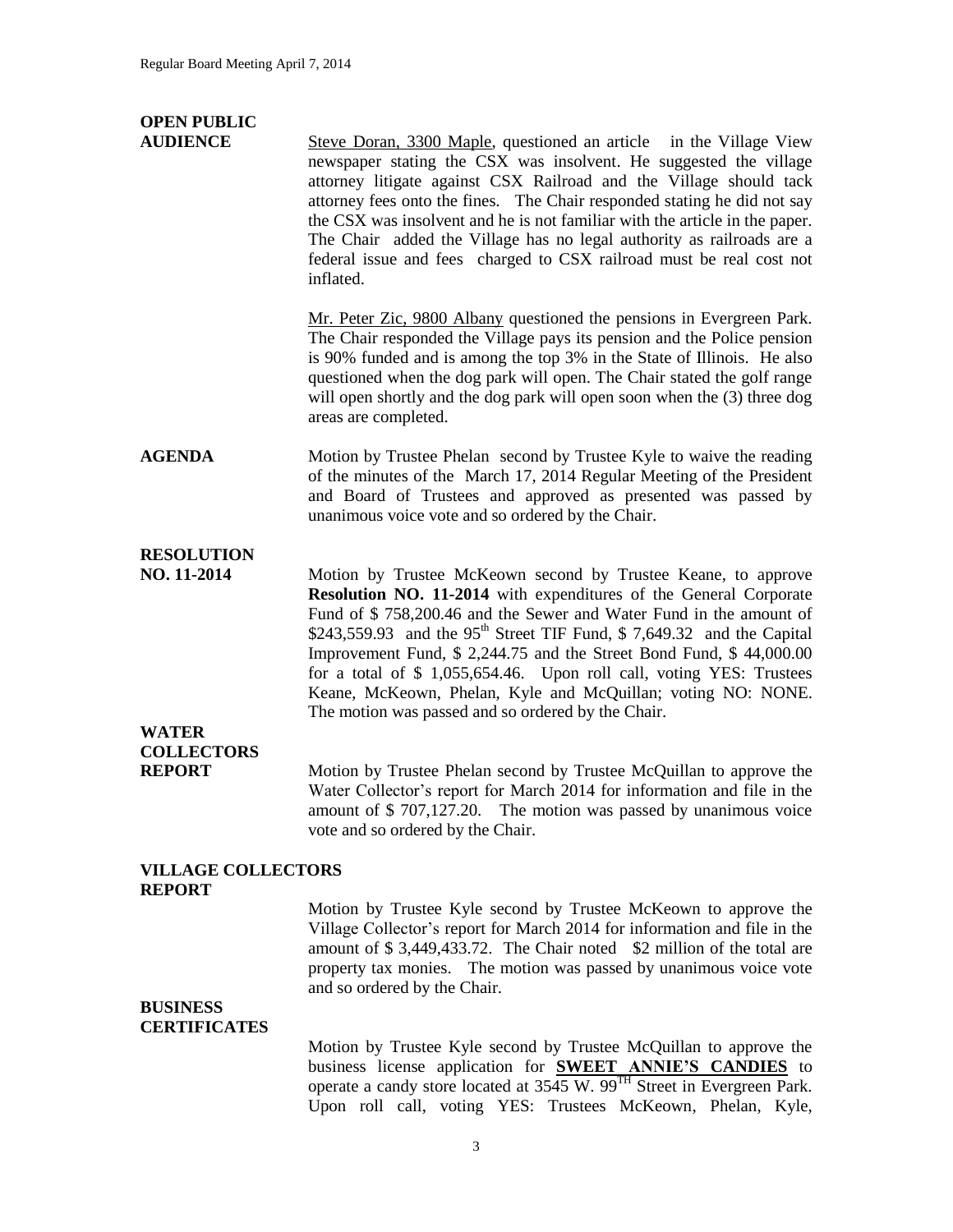McQuillan and Keane; voting NO: NONE. The motion was passed and so ordered by the Chair.

**WINGSTOP** Motion by Trustee Phelan second by Trustee McKeown to approve the business license application for **WINGSTOP (NEW OWNER ONLY)**  to operate a fast food restaurant located at  $2511$  W.  $95<sup>th</sup>$  Street in Evergreen Park. Upon roll call, voting YES: Trustees Phelan, Kyle, McQuillan, Keane and McKeown; voting NO: NONE. The motion was passed and so ordered by the Chair.

**NO 4-2014** Motion by Trustee McQuillan second by Trustee Phelan to approve **Resolution NO. 4-2014 "A** *RESOLUTION OF THE VILLAGE OF EVERGREEN PARK REQUESTING APPROVAL OF LEGISLATION BY THE GENERAL ASSEMBLY OF THE STATE OF ILLINOIS AUTHORIZING THE VILLAGE OF EVERGREEN PARK TO ACQUIRE PROPERTY WITHIN THE AREA OF THE EVERGREEN PARK PLACE BUSINESS DISTRICT BY EMINENT DOMAIN USING 'QUICK-TAKE" POWERS UNDER THE*  **EMINENT DOMAIN ACT."** Upon roll call, voting YES: Trustees Kyle, McQuillan, Keane, McKeown, and Phelan; voting NO: NONE. The motion was passed and so ordered by the Chair.

#### **RESOLUTION**

**RESOLUTION**

**NO 5-2014** Motion by Trustee McKeown second by Trustee Kyle to approve **Resolution NO. 5-2014,** *"A RESOLUTION APPROVING THE 46TH ANNUAL INDEPENDENCE DAY PARADE ON THURSDAY, JULY 3, 2014."* Upon roll call, voting YES: Trustees McQuillan, Keane, McKeown, Phelan and Kyle; voting NO: NONE. The motion was passed and so ordered by the Chair.

#### **RESOLUTION**

**NO 6-2014** Motion by Trustee Kyle second by Trustee McQuillan to approve **Resolution NO. 6-2014** *"A RESOLUTION AUTHORIZING THE EXECUTION OF A LAW ENFORCEMENT MUTAL AID AGREEMENT AND THE EXISTENCE AND FORMATION OF THE ILLINOIS LAW ENFORCEMENT ALARM SYSTEM BY INTERGOVERNMENTAL COOPERATION."*Upon roll call, voting YES: Trustees Keane, McKeown, Phelan, Kyle and McQuillan; voting NO: NONE. The motion was passed and so ordered by the Chair.

# **ORDINANCE**

**NO. 3-2014** Motion by Trustee Phelan second by Trustee Kyle to approve **ORDINANCE NO. 3-2014, (Revised) 'AN ORDINANCE ENACTING A BUSINESS DISTRICT RETAILERS' OCCUPATION TAX AND A BUSINESS DISTRICT SERVICE OCCUPATION TAX WITHIN THE EVERGREEN PARK PLACE BUINSESS DISTRICT AND ESTABLISHING THE EVERGREEN PARK PLACE BUINESS DISTRICT TAX ALLOCATION FUND."** \* This is a revised ordinance due to a typo graphical error in the subsection of the previously passed ordinance. Upon roll call, voting YES: Trustees McKeown, Phelan, Kyle, McQuillan and Phelan; voting NO: NONE. The motion was passed and so ordered by the Chair.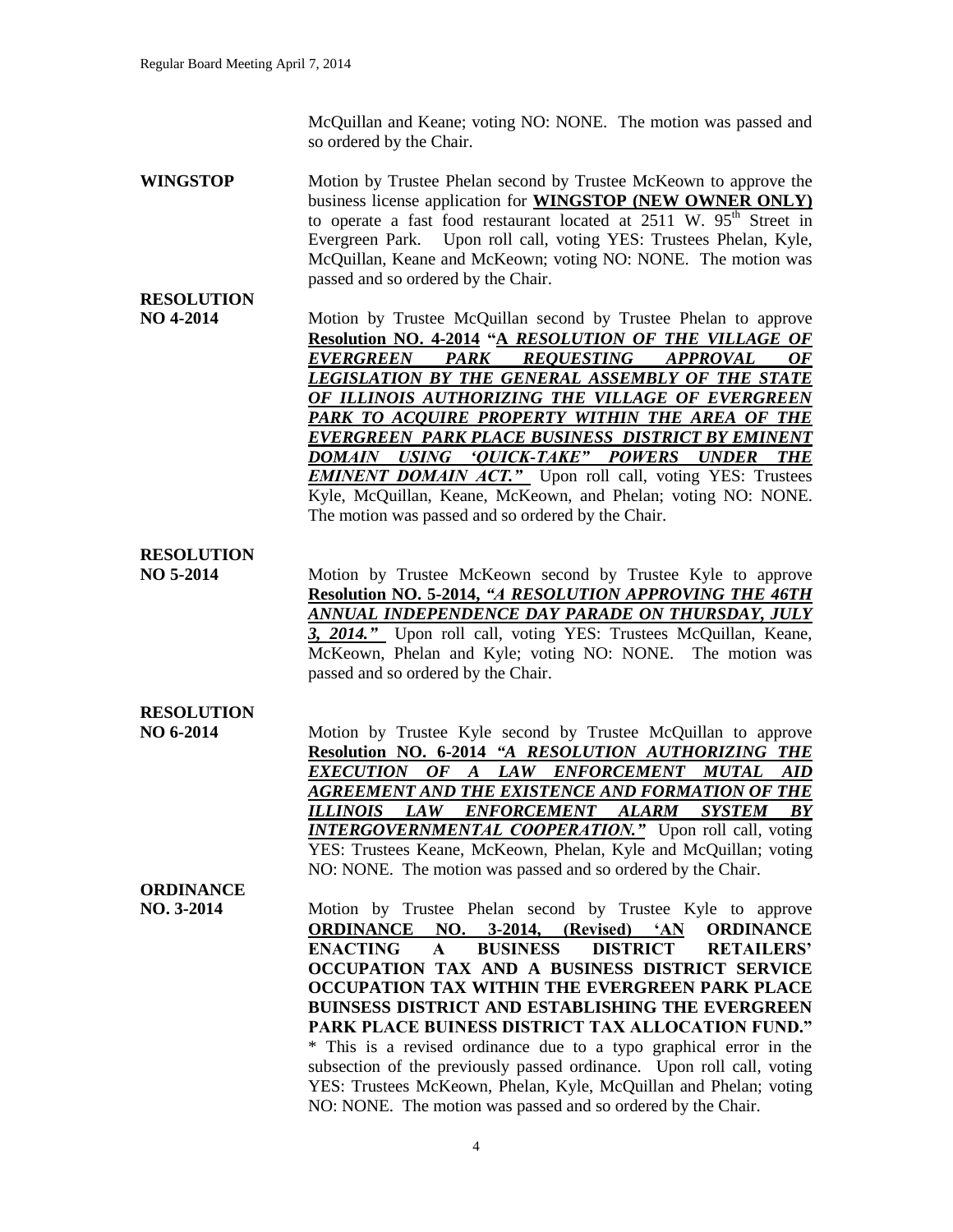# **ORDINANCE**

**NO. 8-2014** Motion by Trustee McKeown second by Trustee McQuillan to approve **ORDINANCE NO. 8-2014, (Revised)** 'AN ORDINANCE AMENDING VARIOUS PROVSISONS OF CHAPTER 5, BUILDING AND BUILDING REGULATIONS, OF THE EVERGREEN PARK MUNICIPAL CODE." \* Previous ordinance was passed with incorrect deadline date for rental housing. Upon roll call, voting YES: Trustees McKeown, Phelan, Kyle, McQuillan and Keane; voting NO: NONE. The motion was passed and so ordered by the Chair.

- **ORDINANCE NO. 10-2014 Motion by Trustee McQuillan** second by Trustee Phelan to approve **ORDINANCE NO. 10-2014**, (Revised) 'AN ORDINANCE AMENDING CHAPTER 18, POLICE, ARTICLE II, POLICE DEPARTMENT, SECTION 18-27, POLICE PERSONNEL, OF THE MUNICIPLE CODE OF THE VILLAGE OF EVERGREEN PARK." The Chair noted this updates the previous ordinance with correct numbers for the designations of police personnel with (46) forty-six patrol officers. Upon roll call, voting YES: Trustees Kyle, McQuillan, Keane, McKeown and Phelan; voting NO: NONE. The motion was passed and so ordered by the Chair.
- **NO. 11-2014** Motion by Trustee Phelan second by Trustee McKeown to approve **ORDINANCE NO. 11-2014,** "AN ORDINANCE APPROVING THE STANDARD BANK & TRUST SUBDIVISION OF THE PROPERTY LOCATED AT 2400 W. 95TH STREET, EVERGREEN PARK, ILLINOIS." The Chair explained this is for the subdivision of two of their commercial parcels with a very interested party to develop one of the parcels. Upon roll call, voting YES: Trustees McQuillan, Keane, McKeown, Phelan and Kyle; voting NO: NONE. The motion was passed and so ordered by the Chair.

**PROMOTION EPPD SGT. WENDI**

**ORDINANCE**

**FRANKLIN** Motion by Trustee Kyle second by Trustee Keane to approve the promotion of Sgt. Wendi Franklin to the position of Lieutenant of the Evergreen Park Police Department. The Chair noted with pleasure Wendi was hired in 2001 with a degree in Finance and assigned to the TACT unit in 2006 and the Detective Unit in 2008 and twenty-seven (27) Department commendations. Police Chief Saunders stated Wendi is a dedicated, energetic individual and deserving of this promotion. Lt. Franklin thanked the Board and the Mayor. The Board and the audience gave her a hearty round of applause. Upon roll call, voting YES: Trustees Keane, McKeown, Phelan, Kyle and McQuillan; voting NO: NONE. The motion was passed and so ordered by the Chair.

**EPPD INTERNSHIP** Motion by Trustee McQuillan second by Trustee Phelan to approve the student internship of Glenn Short to the Evergreen Park Police College Student Internship Program. Upon roll call, voting YES: Trustees McKeown, Phelan, Kyle, McQuillan and Keane; voting NO: NONE. The motion was passed and so ordered by the Chair.

**ENGINEER'S**

**REPORT** Mr. Klass had no report.